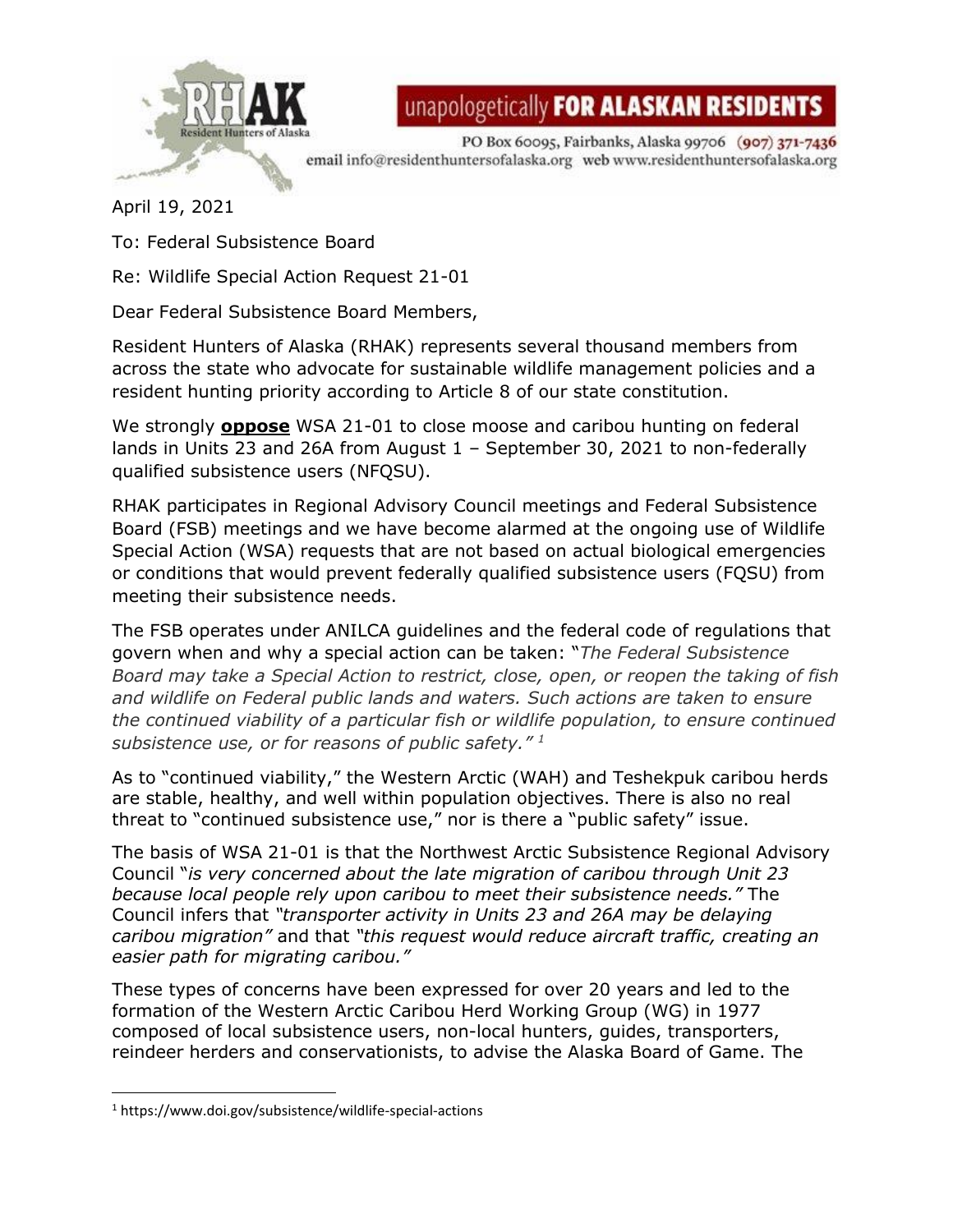mission of the WG is *"To work together to ensure the long-term conservation of the Western Arctic caribou herd and the ecosystem on which it depends, and to maintain traditional and other uses for the benefit of all people now and in the future."* [our emphasis]

The WG developed a long-term comprehensive management plan with different harvest levels based on the WAH caribou population and whether the herd was stable, declining, or increasing, and the latest update to that plan states no new restrictions should take place unless the herd drops below 200,000 animals. The herd is estimated to be near 244,000 animals, which calls for liberal harvest levels according to the WG plan and no new restrictions on NFQSU.

These same concerns expressed in WSA 21-01 led to the creation of the Noatak Controlled Use Area (CUA), its expansion, and the pilot orientation and education course all pilots and air-taxis/transporters are required to take before flying hunters and their game meat in Unit 23. And this same complaint was addressed in WSA 16-01 that led to the complete closure on fed lands to caribou hunting by NFQSU in 2016 by the FSB.

We want to emphasize that if we believed that caribou populations were threatened, or subsistence needs were not being met because of non-local aircraftsupported hunters, we'd be among those supporting new restrictions at the Board of Game level. We understand that there is frustration among FQSU that migrations are not reliable as in the past and that they are finding it harder to harvest caribou. But there is no verified data to suggest that aircraft transporter activity is causing late or changing migration of caribou, or that aircraft use is the cause of subsistence needs not being met.

The most likely cause for shifts in caribou migration is climate change and caribou being caribou; we simply can't depend on them following the exact same migration route and time schedule year in and year out.

## **Current Caribou Harvest Information**

According to Alaska Department of Fish & Game (ADF&G) data, caribou harvest in Units 23 & 26A have exceeded the combined Amount Necessary for Subsistence (ANS) of 8,000 – 12,000 caribou for the Western Arctic and Teshekpuk caribou herds for the past 25 years. Subsistence needs *are* being met!

Unit 23 resident NFQSU harvested on average 64 caribou annually between 2017- 2019, and nonresident NFQSU harvested on average 212 caribou annually during the same period.

Unit 26A resident NFQSU harvested on average 13 caribou annually between 2017- 2019, and nonresident NFQSU harvested between 10-40 caribou annually.<sup>2</sup>

Combined, the harvest by all NFQSU equates to roughly 2½ percent of the total known harvest, and by far nonresident hunters account for most of that NFQSU harvest.

<sup>2</sup> ADF&G data